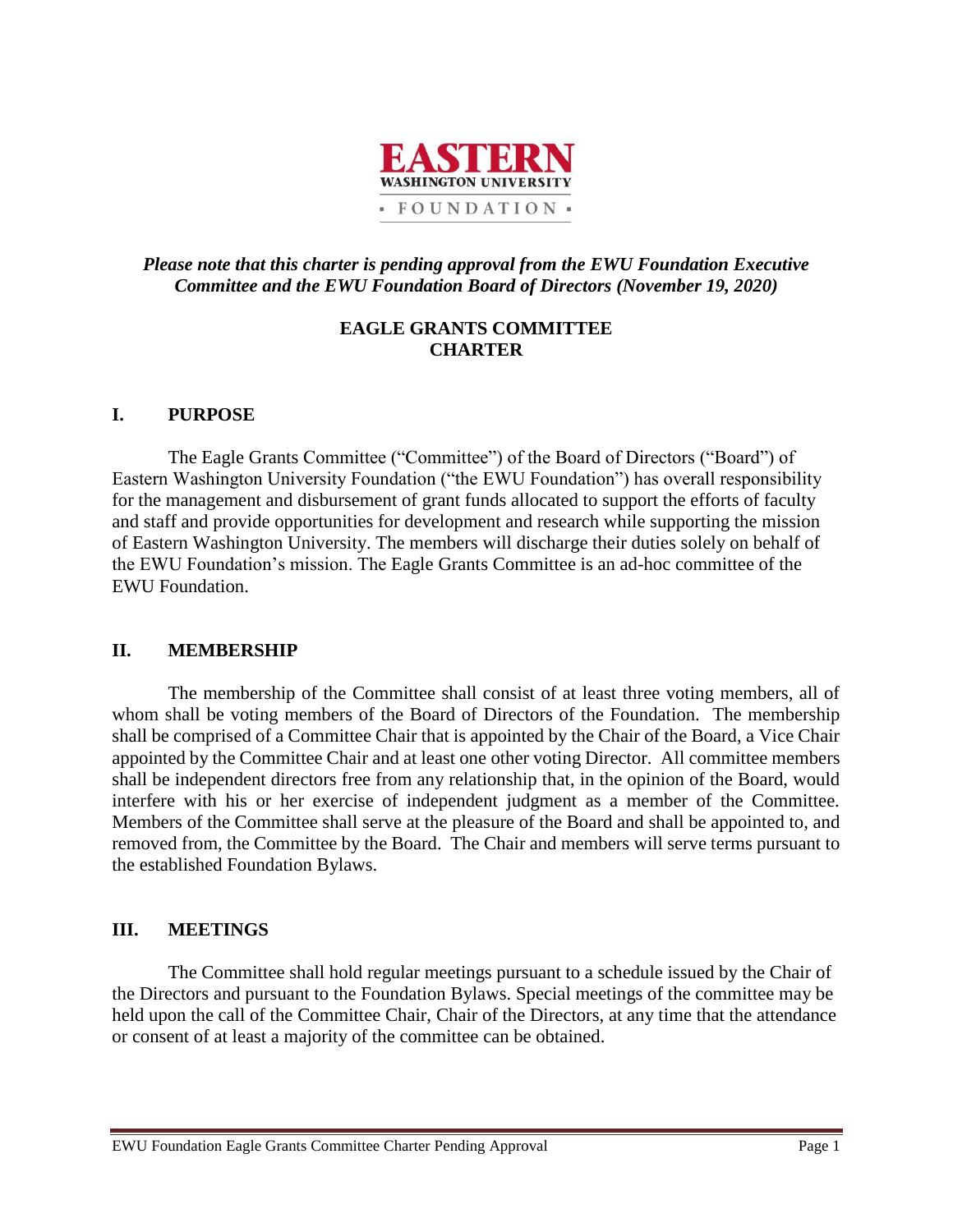### **IV. OPERATIONS**

The Committee Chair shall prepare or approve an agenda in advance of each meeting. The Committee Chair shall preside at all meetings. At the request of or in the absence of the Chair, the Vice Chair shall preside at meetings and otherwise fulfill the duties and obligations of the Chair. The Committee will cause to be kept adequate minutes of its proceedings, and shall present any findings, actions taken, activities or recommendations to the Board. Minutes shall be filed with the Foundation records. Committee members will be furnished with copies of the minutes of each meeting and any action taken.

In accordance with the approved Bylaws, the Committee will be governed by the same rules regarding meetings, action without meetings, notice, waiver of notice, and quorum and voting requirements as are applicable to the Board. The Committee is authorized and empowered to adopt its own rules of procedure not inconsistent with (a) any provision hereof, (b) any provision of the Bylaws of the Foundation, or (c) the laws of the state of Washington. The Committee shall have the authority to delegate to subcommittees and to Foundation staff. A quorum shall consist of a majority of the members who are entitled to vote.

# **V. RESPONSIBILITIES AND DUTIES**

The Committee is charged by the Board with the responsibility to:

- 1. Be familiar with the Mission of Eastern Washington University.
- 2. Review and understand the grant guidelines and requirements for application of funding.
- 3. Meet as a committee as required to consider applications.
- 4. Conduct a thorough review and evaluation of proposals/applications in accordance with published guidelines to determine allocation of funding awards.
- 5. Oversee the grant budget and disbursement of grant funds.
- 6. Report regularly to the Board of Directors on the Committee's activities and actions, as appropriate.
- 7. Maintain record of meetings, disbursement of funds and report to the Board of Directors the results of Committee meetings.
- 8. Review the reports from grantees to evaluate the impact of funds disbursed by the Foundation.
- 9. Annually review the Committee's own performance, and report the results of such review to the Board of Directors.